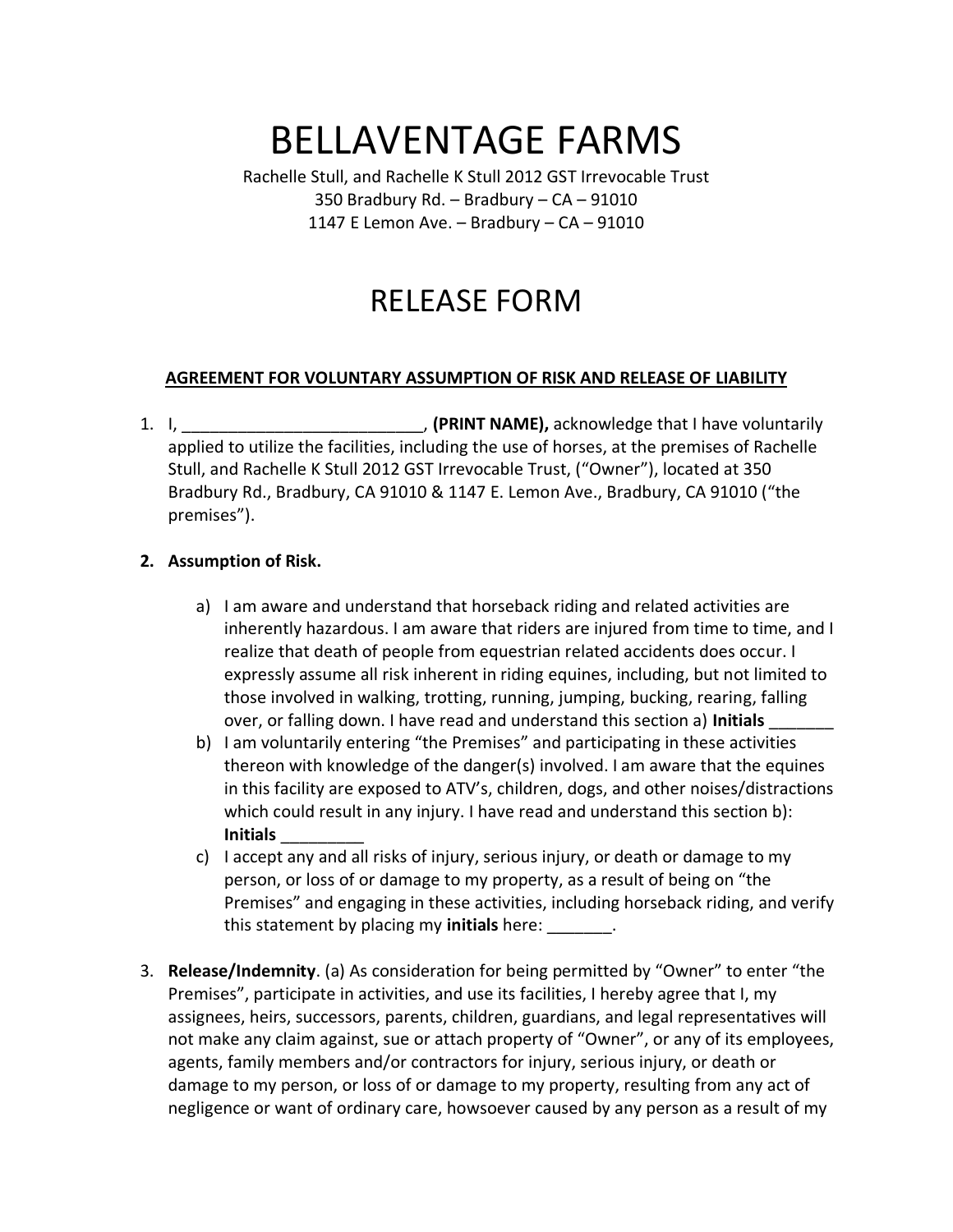being on "the Premises", including my use of horses, or otherwise, on "the Premises". I agree to fully and forever release "Owner" from any liability (including legal fees) arising from or related to my presence or activities on "the Premises", including all actions, claims or demands that I, my successors, assigns, heirs, parents, children, guardians, and legal representatives now have or may hereafter have for injury, serious injury, or death or damage to my person or loss of or damage to my property resulting from my presence on "the Premises", including my participation in horseback riding or other hazardous activities.

- a. I agree that this release shall also apply to all unknown and unanticipated claims, injuries, causes or actions, and damages, and I waive the benefits of the provisions of Section 1542 of the California Civil Code, which provides: "A general release does not extend to claims which the creditor does now know or suspect to exist in has favor at the time of executing the release, which if known by him must have materially affected his settlement with the debtor."
- b. I agree that I will indemnify and hold harmless "Owner" against all claims, demands and causes of actions, including court costs and actual attorney's' fees, arising from any proceeding or lawsuit brought by me or prosecuted for my benefit in which this release agreement is upheld.
- c. In the event of an accident and/or injury "Owner" and/or all employees or agents have my permission to initiate emergency first aid treatment for myself, children, or animals. They have my permission to authorize emergency medical and/or veterinary treatment by professional medical and/or veterinary personnel of their choosing. I fully understand that I will be responsible for any and all of these costs.
- 4. **Knowing and Voluntary Execution**. I have carefully read this release agreement and fully understand its contents. I am aware that this is a release of liability and a contract between myself and "Owner", and sign it of my own free will.

Signature of Participant **Printed Name** Date Date

\_\_\_\_\_\_\_\_\_\_\_\_\_\_\_\_\_\_\_\_\_\_\_\_\_\_\_\_ \_\_\_\_\_\_\_\_\_\_\_\_\_\_\_\_\_\_\_\_\_\_\_\_\_\_\_ \_\_\_\_\_\_\_\_\_\_\_\_\_\_\_\_\_

### **IF THE PARTICIPANT IS A MINOR, PARENT OR GUARDIAN MUST SIGN BELOW:**

5. I, the undersigned parent or guardian of the minor child participant, agree to the terms set forth in the foregoing release, and sign this contract for and on the behalf of myself and my minor child to be bound by the terms hereof.

\_\_\_\_\_\_\_\_\_\_\_\_\_\_\_\_\_\_\_\_\_\_\_\_\_\_\_ \_\_\_\_\_\_\_\_\_\_\_\_\_\_\_\_\_\_\_\_\_\_\_\_\_\_\_ \_\_\_\_\_\_\_\_\_\_\_\_\_\_\_\_\_\_